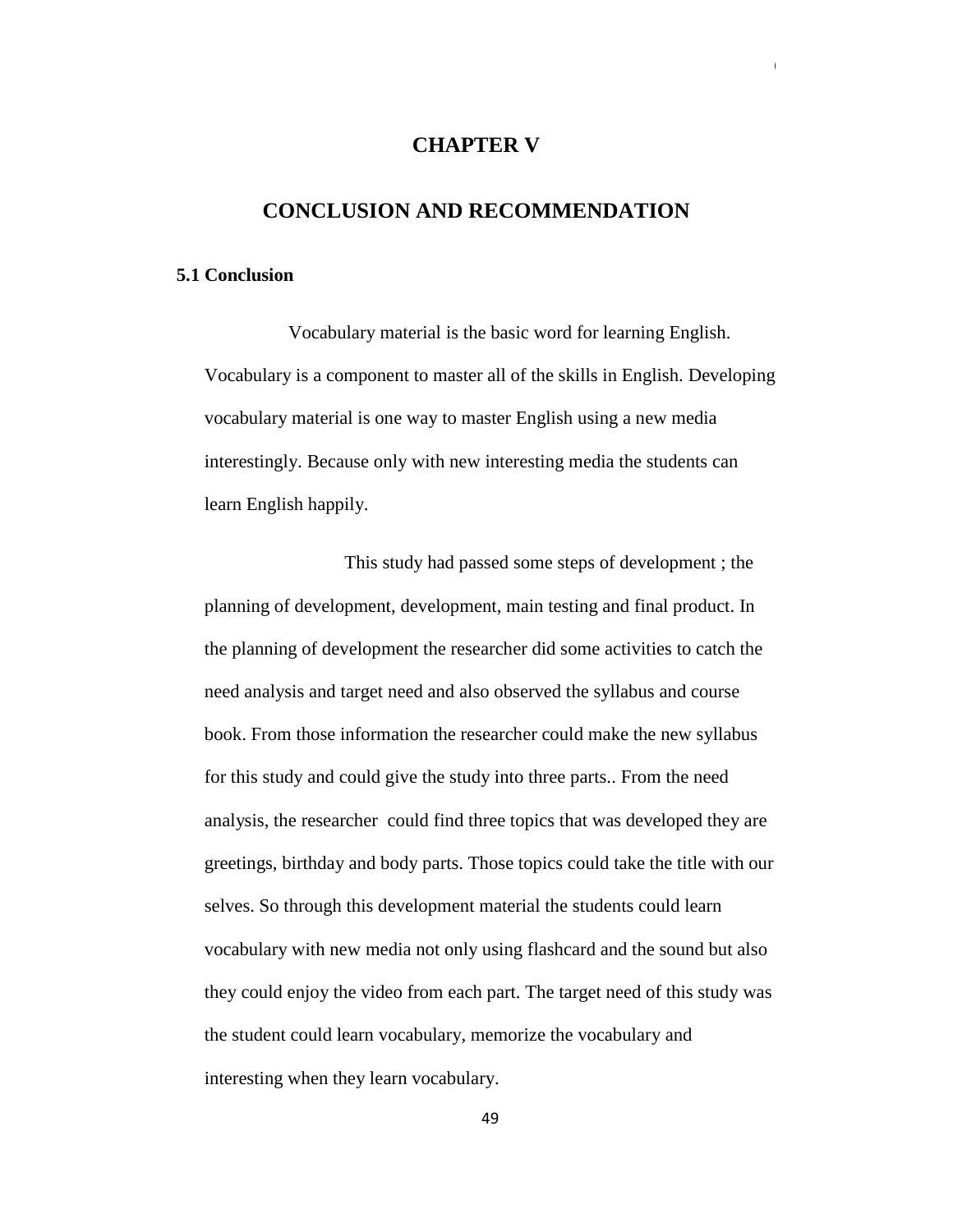The next step is development, the researcher had develop the syllabus and made new syllabus to presented the new material. This study had develop the material into three topics and in each topic had three skills; reading, writing and listening before going to those parts the researcher gave part of word search, in this side the teacher could use driiling technique to learn vocabulary by click the button in each picture. In the last part there was a video of song and it could made the students felt happy learn English vocabulary. Every part of skills had exercises that linked into hot potatoes such as matching, filling the blanks and puzzles.

For the next step is main testing, before running the test it needed to validate the material. In this side, the researcher had validate to the two experts validation they are English teacher in SD Muhammadiyah Gresik and also the lecturer in Muhammaduyah University of Gresik. They had check the product they had give some suggestions in order the product will be running better. In the validating the product the researcher had presents some points to check the score they are ; attarctiveness, concept, mechanic, content and originality. After having validation to the expert the researcher did the try out. It was done by thirty students in SD Muhammdiyah Gresik. After having main testing they were given some questionnaire from the researcher in order the researcher how were they felling when they did the product.